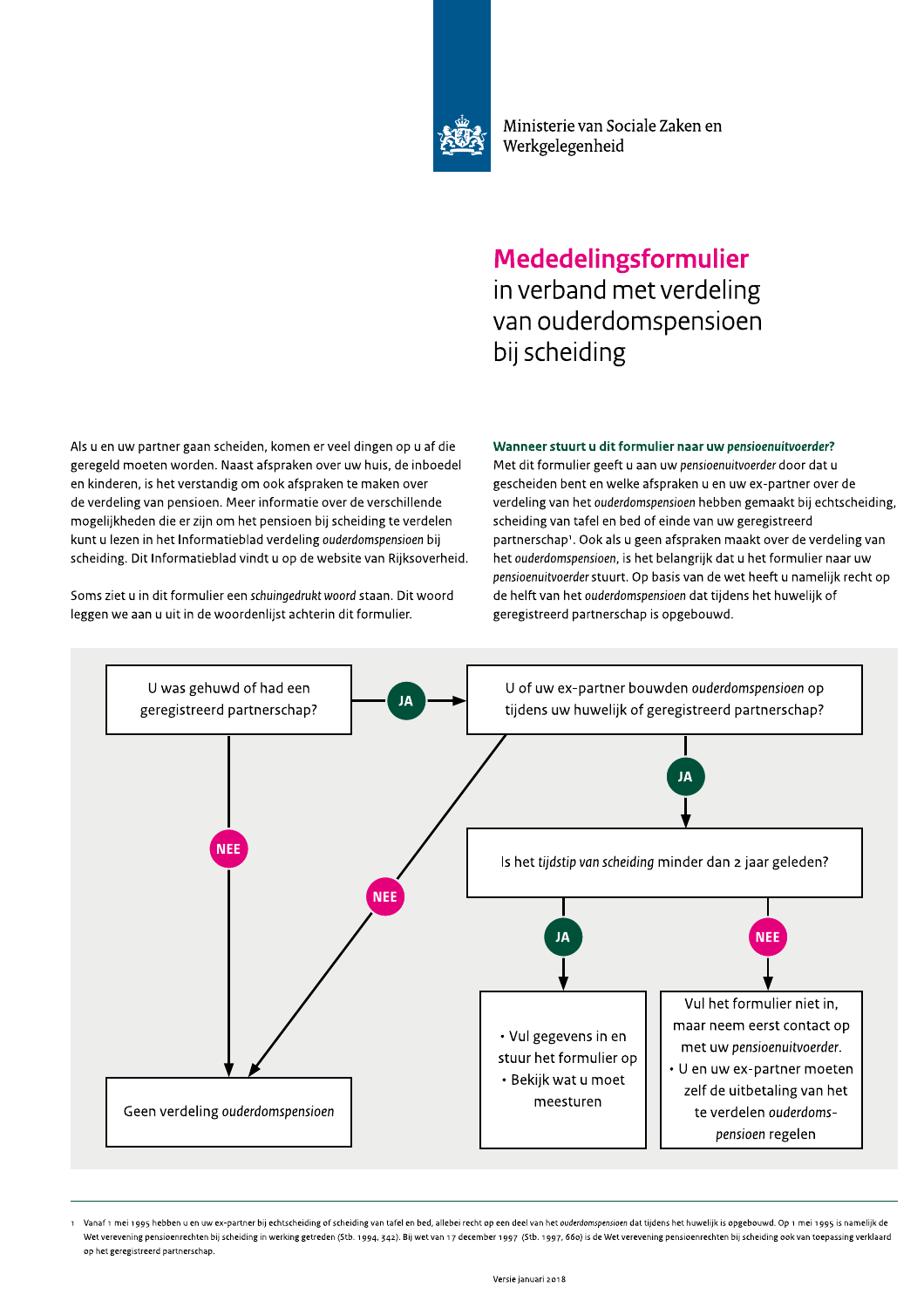2 van 6

in verband met verdeling van ouderdomspensioen bij scheid

#### Stuur het formulier naar alle pensioenuitvoerders

Dit formulier stuurt u of uw partner haar **alle** pensioenuitvoerders bij wie u of uw partner tijdens het huwelijk of geregistreerd partnerschap ouderdomspensioen heeft opgebouwd.

Op <u>www.mijnpensioenoverzicht.nl</u>\_ziet u een overzicht van alle pensioenuitvoerders waar u ooit *ouderdomspensioen* heeft opgebouwd.

### Stuur het formulier binnen 2 jaar ha het tijdstip van de scheiding op

Het is belangrijk dat u dit formulier, zo snel mogelijk, maar in ieder geval binnen 2 jaar na het tijdstip van de scheiding opstuurt haar de pensioenuitvoerder. Alleen dan betaalt de pensioenuitvoerder het verdeelde ouderdomspensioen vanaf pensioeningangsdatum aan beide ex-partners uit. Als u het formulier te laat of helemaal niet instuurt, moeten u en uw ex-partner vanaf pensioeningangsdatum zelf de uitbetaling van het verevende *ouderdomspensioen* regelen.

#### wat doet de pensioenuitvoerder ha ontvangst van het formulier?

<sup>2 Van 6</sup><br>
<sup>2 Van 6</sup><br>
Mededelingsformulier in verband met verdeling van ouderdomspensioen bij scheiding<br>
Ministerie van Sociale Zaken en Werkgelegenheid<br>
Wat doet de pensioenuitvoerder na ontvangst van het formulier er<br>
2 De pensioenuitvoerder bekljkt de gegevens uit het formulier en, als u die moet meesturen, de huwelijkse voorwaarden, partnerschapsvoorwaarden of het scheidingsconvenant. Zijn alle gegevens juist en ontbreekt er niets? U Krijgt dan bericht van de pensioenuitvoerder over de uitvoering van de gemaakte afspraken.

#### Wanneer verdeelt de pensioenuitvoerder het ouderdomspensioen niet?

Als het bedrag aan ouderdomspensioen ha de verdeling voor de expartner minder is dan  $\epsilon$  474,11 (bedrag 2018) per jaar, is er geen recht op verdeling van het ouderdomspensioen. De pensioenuitvoerder verdeelt in dat geval geen *ouderdomspensioen.* U en uw ex-partner krijgen daarover bericht van de pensioenuitvoerder.

## Benodigde gegevens

### Algemene informatie

 $\mathbf{r} = \mathbf{r} \cdot \mathbf{r}$ 

 $\Box$ 

 $\Box$ 

 $\Box$ 

 $\Box$ 

<u>ÒÒ ann an t-</u>

Gegevens van de persoon die het ouderdomspensioen heeft opgebouwd bij de pensioenuitvoerder waar het formulier naar toe wordt gestuurd

| Naam |
|------|
|------|

#### 1.2 Voornamen

1.3 Adres

- $1.4$  Postcode + woonplaats
- 1.5 Geboortedatum
- 1.6 Burgerservicenummer
- 1.7 E-mailadres
- 1.8 Telefoonnummer
- 1.9 IBAN-rekeningnummer

on a base de la construction de la construction de la construction de la construction de la construction de la<br>Disponsion de la construction de la construction de la construction de la construction de la construction de l

# Gegevens van de persoon die recht krijgt op een gedeelte van het<br>opgebouwde ouderdomspensioen

<sup>o</sup>ò la Torresta

2.1 Naam

2.2 Voornamen

2.3 Adres

- 2.4 Postcode + woonplaats
- 2.5 Geboortedatum

2.6 Burgerservicenummer

2.7 E-mailadres

2.8 Telefoonnummer

2.9 IBAN-rekeningnummer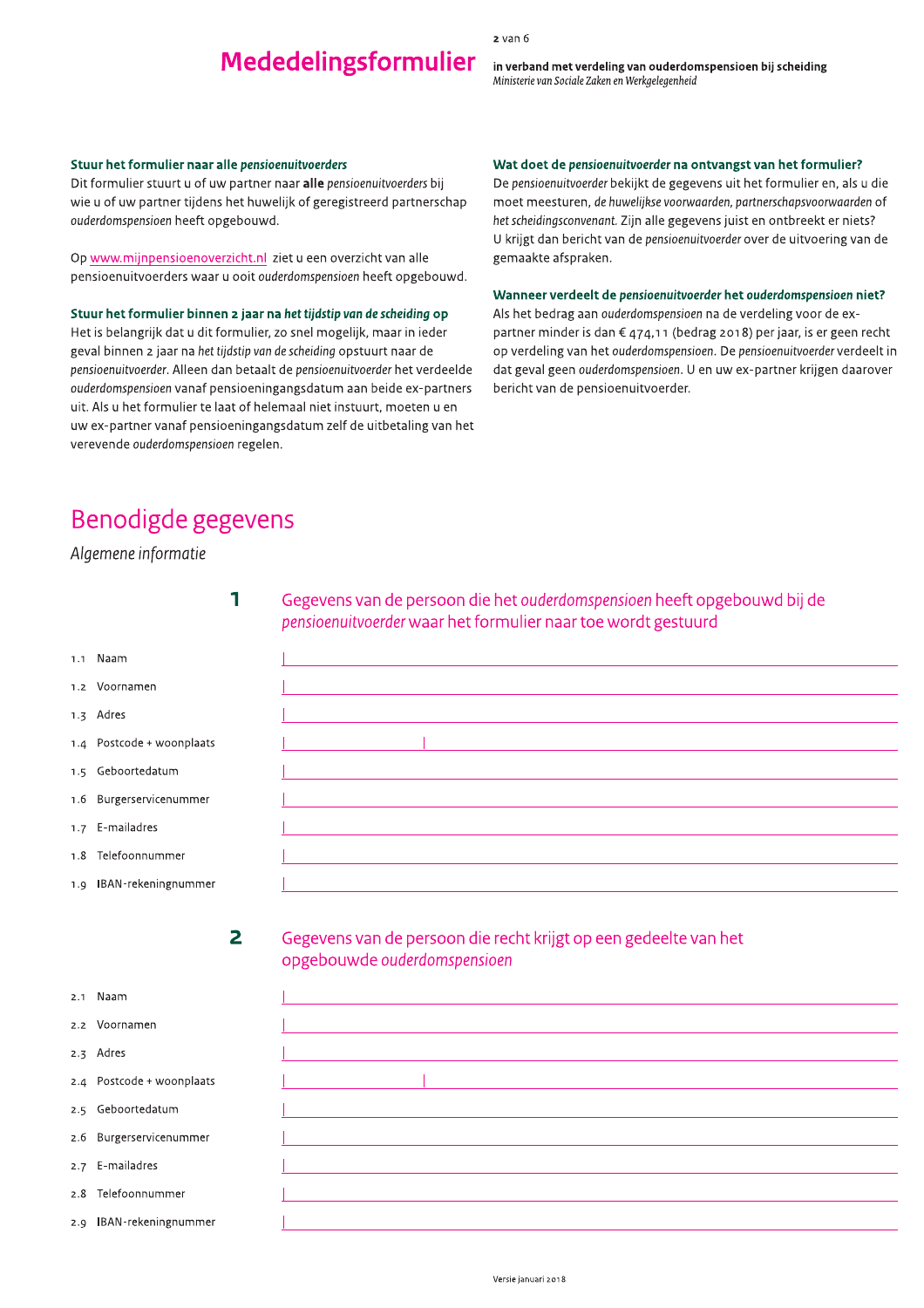## **Mededelingsformulier**

in verband met verdeling van ouderdomspensioen bij scheiding Ministerie van Sociale Zaken en Werkgelegenheid

### Gegevens van de pensioenuitvoerder

- 3.1 Naam van de pensioenuitvoerder
- 3.2 Registratie/deelnemer/ polisnummer (dit kunnen meerdere nummers zijn)

Gegevens huwelijk / geregistreerd partnerschap

- 4.1 Datum huwelijk of geregistreerd partnerschap
- 4.2 Datum einde huwelijk of geregistreerd partnerschap
- 4.3 Datum scheiding van tafel en bed

#### Verdeling van het ouderdomspensioen

Kiest u voor de wettelijke standaardverdeling? Dan heeft elke ex-partner recht op de helft van het ouderdomspensioen dat is opgebouwd tijdens het huwelijk of geregistreerd partnerschap.

 $\overline{\mathbf{3}}$ 

 $\overline{\mathbf{a}}$ 

Maar soms heeft u in uw huwelijkse voorwaarden of partnerschapsvoorwaarden al iets (anders) vastgelegd over de verdeling van uw pensioen. En soms wordt daarover iets afgesproken en vastgelegd in een scheidingsconvenant.

Kijk hiervoor in uw huwelijkse voorwaarden, partnerschapsvoorwaarden of in het scheidingsconvenant. U kunt dit ook navragen bij uw notaris of advocaat. Beantwoord daarna de vragen in het schema om na te gaan welke gegevens u nog moet invullen.

Let op: Het is belangrijk dat de gegevens die u op het formulier invult gelijk zijn aan de afspraken die u en uw ex-partner hebben gemaakt in de huwelijkse voorwaarden of partnerschapsvoorwaarden of in het scheidingsconvenant. Dit voorkomt vertraging in de afhandeling.

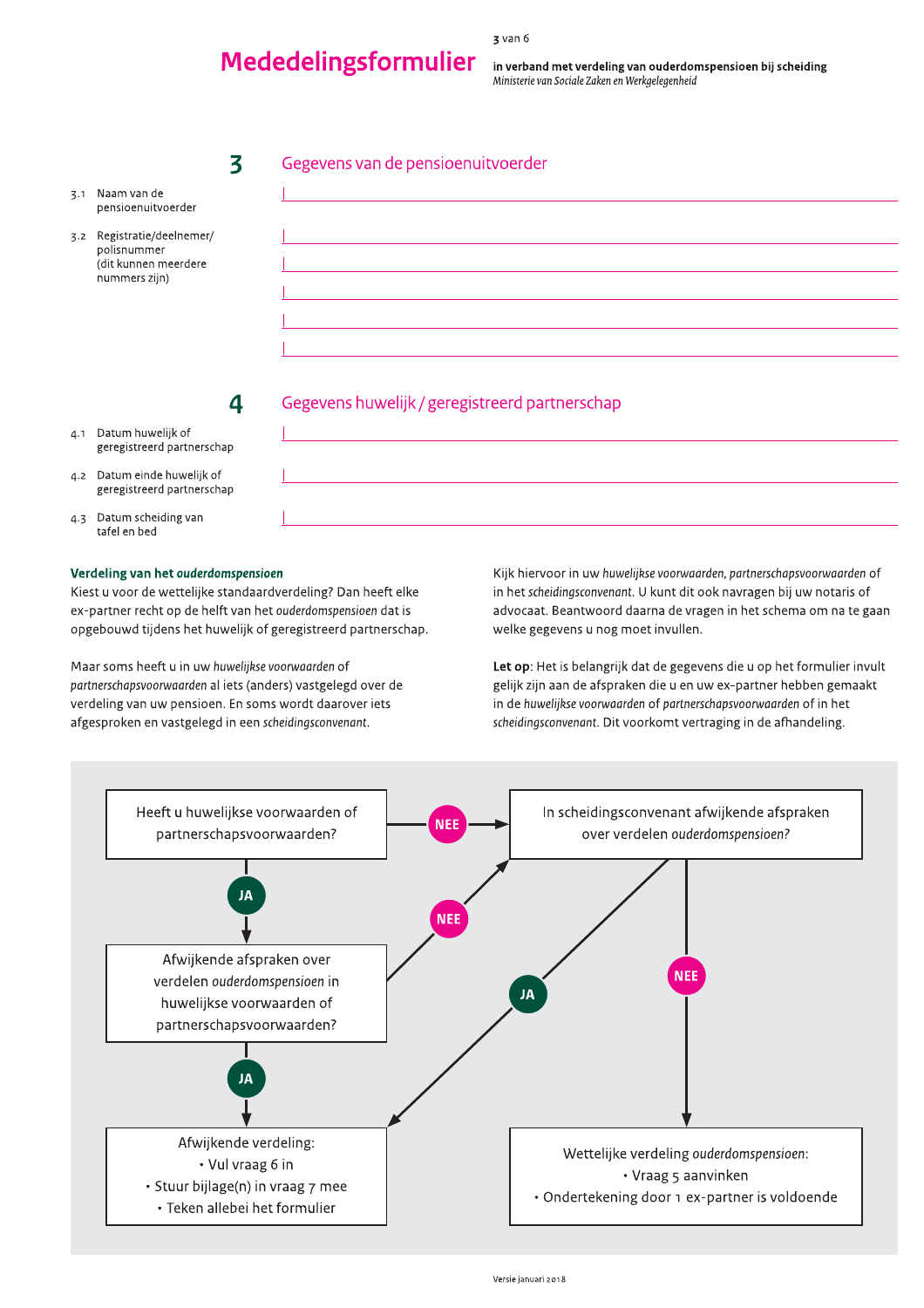4 van 6

in verband met verdeling van ouderdomspensioen bij scheid <sup>4 van 6</sup><br>
<sup>4 van 6</sup><br>
<sup>4 van 6</sup><br>
<sup>Ministerie van Sociale Zaken en Werkgelegenheid<br>
5<br>
5<br>
Standaardverdeling volgens de wet<br>
Partie van de verdeling van bet *querdemenering* Het tij<br>
Partie van te tradition van bet *querde</sup>* 

### Standaardverdeling volgens de wet

5.1 Geef aan welke situatie op u en uw ex-partner van toepassing is

 $\sqrt{5}$ 

- $\Box$  Mijn ex-partner en ik nebben geen afspraken gemaakt over de verdeling van het *ouderdomspensioen.* Het tijdens ons huwelijk of geregistreerde partnerschap opgebouwde ouderdomspensioen wordt daarom volgens de wet verdeeld.
- $\overline{a}$  $\Box$  Mijn ex-partner en ik hebben afgesproken om het opgebouwde ouderdomspensioen te verdelen volgens de wet. EIKe ex-partner heeft recht op de heift van het tijdens het huwelijk of geregistreerd partnerschap opgebouwde ouderdomspensioen van de andere ex-partner.

U hoeft vraag 6 niet in te vullen. Ga naar het onderdeel 7 'Wat stuurt u mee met dit formulier'?

 $\overline{a}$ 

### Afwijkende afspraken over verdeling ouderdomspensioen

Mijn ex-partner en ik hebben "atwijkende afspraken gemaakt over de verdeling van ouderdomspensioen bij scheiding. Deze atwijkende afspraken hebben we vastgelegd in de huwelijkse voorwaarden of partnerschapsvoorwaarden of in het scheidingsconvenant.

6.1 Afwijking van de standaardverdeling (meerdere keuzes mogelijk)

6.2 Keuze voor conversie (alle vragen over conversie beantwoorden)

- $\Box$  Mijn ex-partner en ik hebben afgesproken om het *ouderdomspensioen* **niet** te verdelen.
- Mijn ex-partner en ik hebben gekozen voor een afwijking van de standaardverdeling.

 $\mathbb{R}^2$ Dit is onze keuze:

 $\Box$  . Mijn ex-partner en ik zijn een **afwijkende verdeling** overeengekomen:

| $\%$                                                                                                                                                        | is voor (naam):                                                                    |  |  |
|-------------------------------------------------------------------------------------------------------------------------------------------------------------|------------------------------------------------------------------------------------|--|--|
|                                                                                                                                                             |                                                                                    |  |  |
| $\%$                                                                                                                                                        | is voor (naam):                                                                    |  |  |
|                                                                                                                                                             |                                                                                    |  |  |
| Mijn ex-partner en ik zijn een <b>afwijkende periode</b> overeengekomen.<br>Het opgebouwde ouderdomspensioen moet verdeeld worden over de volgende periode: |                                                                                    |  |  |
| van (datum)                                                                                                                                                 | tot en met (datum):                                                                |  |  |
|                                                                                                                                                             |                                                                                    |  |  |
|                                                                                                                                                             |                                                                                    |  |  |
|                                                                                                                                                             |                                                                                    |  |  |
|                                                                                                                                                             | Mijn ex-partner en ik hebben gekozen voor conversie.                               |  |  |
|                                                                                                                                                             | Voor de conversie zijn mijn ex-partner en ik de volgende verdeling overeengekomen: |  |  |
| $\frac{0}{0}$                                                                                                                                               | is voor (naam):                                                                    |  |  |

% is voor (naam):

 $\frac{1}{\sqrt{2}}$ 

 $\Box$  . Voor de conversie moet de volgende periode gebruikt worden:

 $\overline{\phantom{a}}$  $\Box$  . Periode van huwelijk of geregistreerd partnerschap

 $\Box$  Een afwijkende periode:

van (datum) tot en met (datum):

<u>in the contract of the contract of the contract of the contract of the contract of the contract of the contract of the contract of the contract of the contract of the contract of the contract of the contract of the contra</u>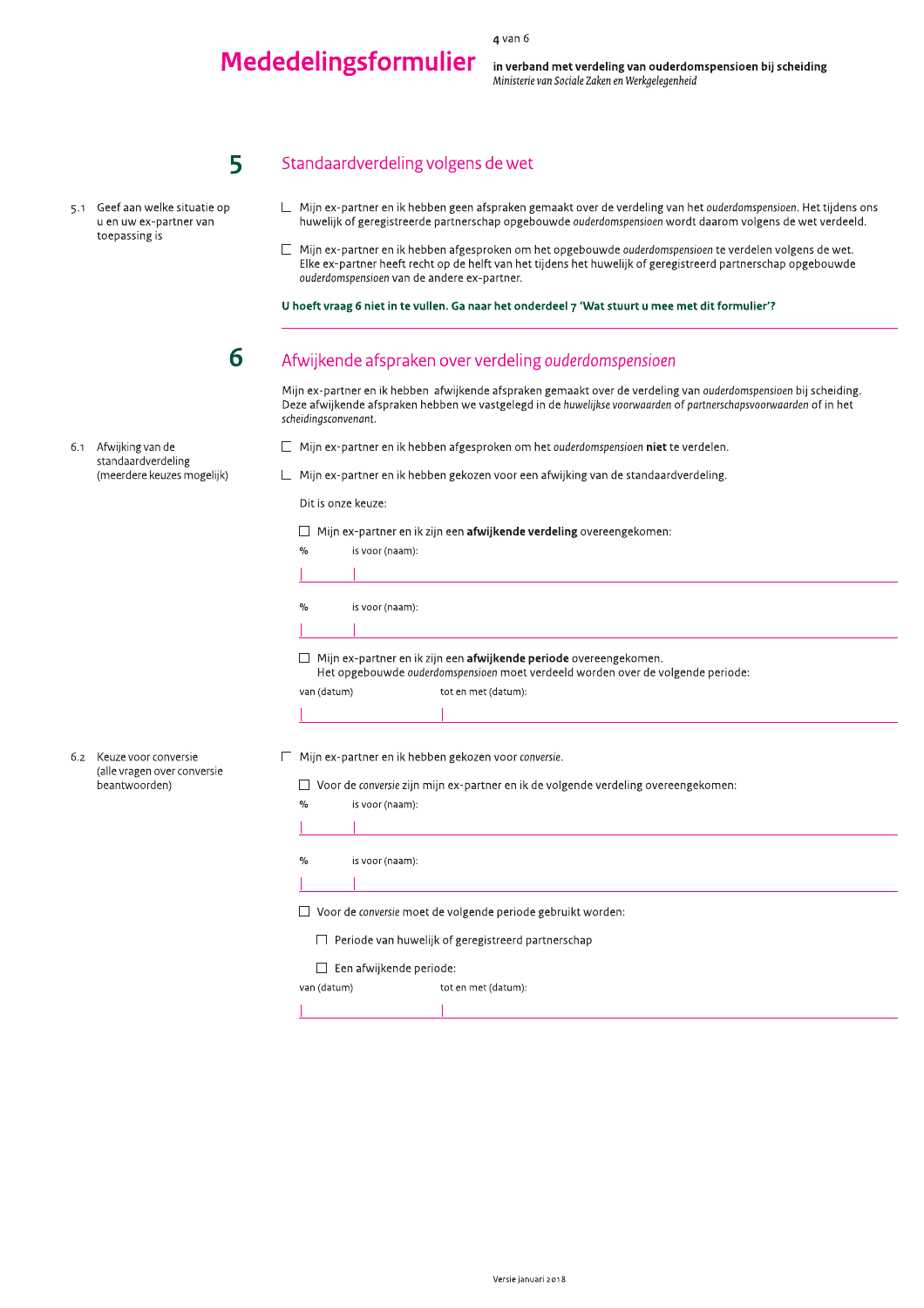5 van 6

in verband met verdeling van ouderdomspensioen bij scheid

#### Wat stuurt u mee met dit formulier?  $\overline{7}$

- <sup>5 van 6</sup><br>
<sup>5 van 6</sup><br>
Mededelingsformulier<br>
<sup>Ministerie van Sociale Zaken en Werkgelegenheid<br>
<sup>Ministerie van Sociale Zaken en Werkgelegenheid<br>
Pas tu de wettelijke standaardverdeling toe?<br>
Pas hoeft u piets mee te sturen </sup></sup> - Past u de wettelijke standaardverdeling toe?  $\overline{\phantom{a}}$ Dan hoeft û hiets mee te sturen met dit formulier. Ga verder naar de ondertekening van het formulier.
	- $\,$  Heeft u afwijkende afspraken gemaakt over de verdeling van het ouderdomspensioen (en vraag 6 beantwoord)?
		- $\,$  Stuur een gewaarmerkte kopie van de nuwelijkse voorwaarden of partnerschapsvoorwaarden of het scheidingsconvenant mee waarin de afwijkende afspraken vast liggen. U mag ook een kopie maken van een aantal pagina's van een van gewaarmerkt *scheidingsconvendnt o*f gewaarmerkte voorwaarden. De volgende pagina's heeft de p*ensloenuitvoerder* in dat geval nodig: de eerste pagina met de namen van beide ex-partners, de pagina waarop de afspraken over pensioen zijn gemaakt, de laatste pagina met handtekeningen van beide ex-partners.
	- Is uw huwelijk of geregistreerd partnerschap in het buitenland gesloten? Stuur een *gewaarmerkte kopie* van de huwelijksakte of akte van registratie van het partnerschap.
	- Is uw huwelijk of geregistreerd partnerschap in het buitenland beëindigd? Stuur een *gewaarmerkte kopie* van het bewijs van echtscheiding of beeindiging van het geregistreerd partnerschap.

#### Ondertekening  $\overline{\mathbf{S}}$

#### Wie ondertekent het formulier. r?

- Len ex-partner of beide ex-partners ondertekent (ondertekenen) het formulier als de wettelijke standaardverdeling wordt toegepast. **Let op:** heeft u vraag 5 ingevuld?
- Beide ex-partners ondertekenen het formulier bij afwijkende afspraken over de verdeling van het ouderdomspensioen. **Let op:** heeft u vraag 6 ingevuld en de bijlage(h) bedoeld in vraag 7 bijgevoegd*:*

Hierbij verklaart (verklaren) ondergetekende(n)

| 8.1 Naam         |                                                                                                                                                                                                                                                                 |
|------------------|-----------------------------------------------------------------------------------------------------------------------------------------------------------------------------------------------------------------------------------------------------------------|
|                  | en                                                                                                                                                                                                                                                              |
| 8.2 Naam         |                                                                                                                                                                                                                                                                 |
|                  | dat:                                                                                                                                                                                                                                                            |
|                  | • het huwelijk of geregistreerd partnerschap is beëindigd en dat de pensioenuitvoerder met dit formulier geïnformeerd<br>wordt over de afspraken die gemaakt zijn over de verdeling van het ouderdomspensioen, en<br>• het formulier naar waarheid is ingevuld. |
| 8.3 Datum        |                                                                                                                                                                                                                                                                 |
|                  |                                                                                                                                                                                                                                                                 |
| 8.4 Handtekening |                                                                                                                                                                                                                                                                 |
|                  |                                                                                                                                                                                                                                                                 |
| 8.5 Datum        |                                                                                                                                                                                                                                                                 |
|                  |                                                                                                                                                                                                                                                                 |
| 8.6 Handtekening |                                                                                                                                                                                                                                                                 |

**Let op:** Veranderingen in uw persoonlijke situatie kunnen van invloed zijn op de afspraken die u en uw ex-partner gemaakt hebben over de verdeling van het *ouderdomspensioen.* Neem daarom bij veranderingen in uw persoonlijke situatie altijd contact op met uw pensioenuitvoerder.